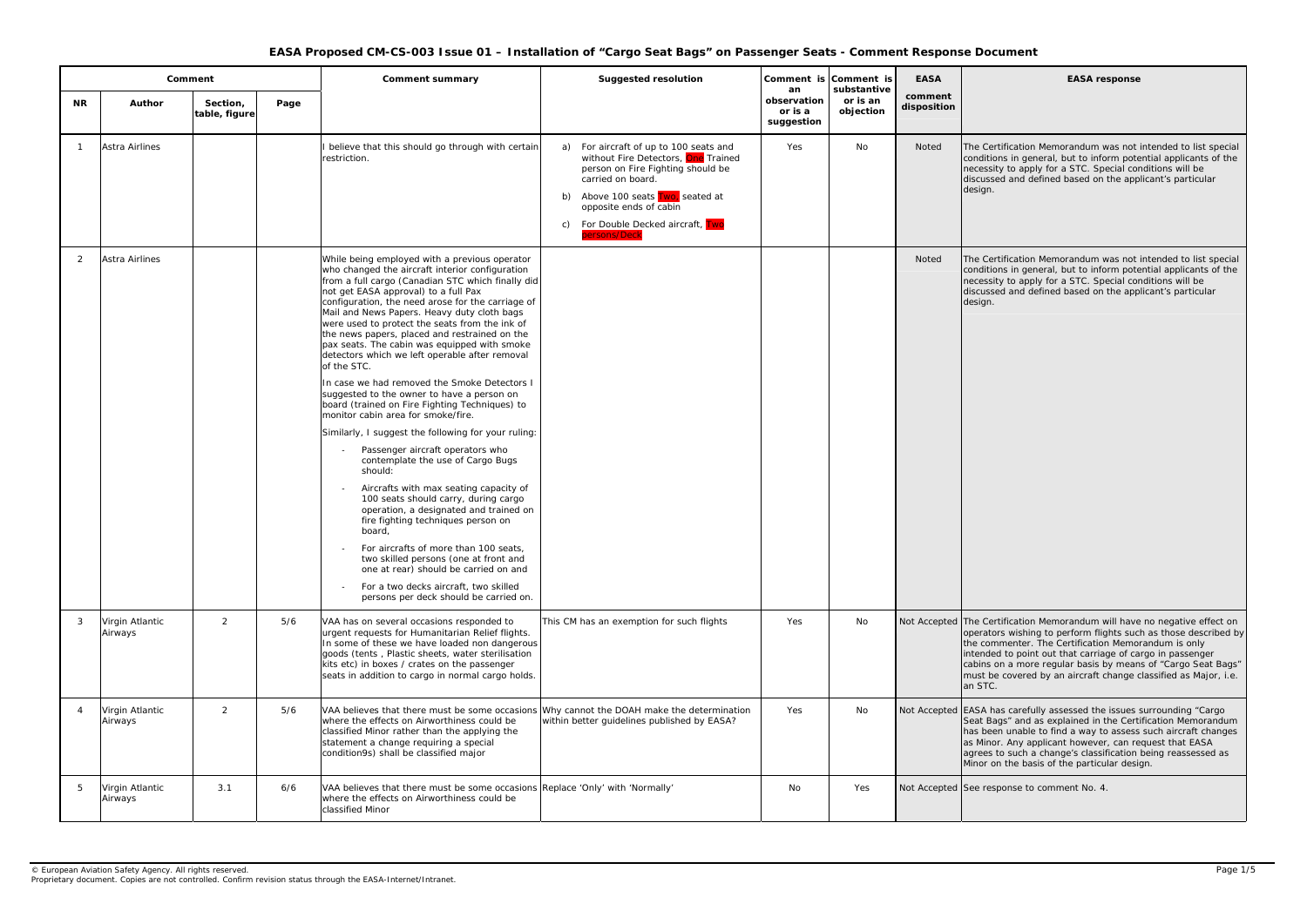|                                              |                                                    |                                       | de Seats - comment Response Document                                                                                                                                                                                                                                                                                                                                                                                                                                                                                                                                                                                                                                 |
|----------------------------------------------|----------------------------------------------------|---------------------------------------|----------------------------------------------------------------------------------------------------------------------------------------------------------------------------------------------------------------------------------------------------------------------------------------------------------------------------------------------------------------------------------------------------------------------------------------------------------------------------------------------------------------------------------------------------------------------------------------------------------------------------------------------------------------------|
| ment is<br>an<br>rvation<br>ʻis a<br>gestion | Comment is<br>substantive<br>or is an<br>objection | <b>EASA</b><br>comment<br>disposition | <b>EASA response</b>                                                                                                                                                                                                                                                                                                                                                                                                                                                                                                                                                                                                                                                 |
|                                              |                                                    | <b>Noted</b>                          |                                                                                                                                                                                                                                                                                                                                                                                                                                                                                                                                                                                                                                                                      |
| Yes                                          | Yes                                                | Not Accepted                          | The commenter compares the situation of passenger baggage.<br>This situation is covered by the requirement for the installation<br>of hand fire extinguishers of appropriate type and number and<br>the presence of cabin crew, trained in fire fighting procedures<br>using this equipment. In the case of Cargo Seat Bags<br>additional fire extinguishing equipment will be required along<br>with an appropriate number of crew members with relevant<br>training. The Certification Memorandum points out that these<br>issues are significant airworthiness factors and that thus an<br>aircraft change involving Cargo Seat Bags must be classified<br>Major. |
| Yes                                          | <b>No</b>                                          | <b>Noted</b>                          |                                                                                                                                                                                                                                                                                                                                                                                                                                                                                                                                                                                                                                                                      |

esponse to comment No. 7.

| Comment        |                            |                           |      | Comment summary                                                                                                                                                                                                                                                                                                                                                                                                                                                                                                                                                                                                                                                                                                                                                                                                              | <b>Suggested resolution</b>                                                                                                                                                                         | an                                   | Comment is Comment is<br>substantive | <b>EASA</b>            |                                                                                                                       |
|----------------|----------------------------|---------------------------|------|------------------------------------------------------------------------------------------------------------------------------------------------------------------------------------------------------------------------------------------------------------------------------------------------------------------------------------------------------------------------------------------------------------------------------------------------------------------------------------------------------------------------------------------------------------------------------------------------------------------------------------------------------------------------------------------------------------------------------------------------------------------------------------------------------------------------------|-----------------------------------------------------------------------------------------------------------------------------------------------------------------------------------------------------|--------------------------------------|--------------------------------------|------------------------|-----------------------------------------------------------------------------------------------------------------------|
| <b>NR</b>      | Author                     | Section,<br>table, figure | Page |                                                                                                                                                                                                                                                                                                                                                                                                                                                                                                                                                                                                                                                                                                                                                                                                                              |                                                                                                                                                                                                     | observation<br>or is a<br>suggestion | or is an<br>objection                | comment<br>disposition |                                                                                                                       |
| 6              | AmSafe Bridport<br>Limited |                           |      | comment on behalf of AmSafe Bridport, we are<br>neither a TC holder nor 'major' modifier of<br>aircraft with respect to this CM. The CM is aimed<br>at these persons ONLY. HOWEVER, we a<br>supplier of the actual CARGO SEAT BAG. The CM<br>does not refer to/detail them at all and this<br>seems an oversight. We comment in general on<br>the CM and offer a view, albeit we accept we are<br>not experts in this type of TC work. We<br>comment on the aspect of the CARGO SEAT BAG<br>also, and we have some expertise in this area.                                                                                                                                                                                                                                                                                   |                                                                                                                                                                                                     |                                      |                                      | <b>Noted</b>           |                                                                                                                       |
| $\overline{7}$ | AmSafe Bridport<br>Limited | Sec. 2                    | 5    | EASA say, Conversely, Class A compartments<br>are envisioned to be small compartments for the<br>stowage for example crew luggage in the pilot<br>compartment  Why? The current passenger<br>area now has lots of luggage (cargo) stored<br>there on every flight. These are not small<br>compartments. Many passenger cabin crew are<br>there monitoring this and the passengers<br>themselves and it is an acceptable level of risk<br>(with regards to fire). If Cargo Seat Bags and<br>cargo replace the passengers and their luggage<br>(cargo), what is the difference? As long as crew<br>(cargo seat bag crew) are there monitoring the<br>situation. Thus, it is just an operational<br>procedure matter as you suggest elsewhere in<br>section 2. Thus, no design feature matters as<br>you also say in section 2. | Amend the CM to include the 'operational<br>procedures' required to fulfil the purpose.<br>Amend the CM to remove the 'design features'<br>as no design changes (product/hardware) are<br>required. | Yes                                  | Yes                                  | Not Accepted           | The co<br>This sit<br>of hand<br>the pre<br>using t<br>additio<br>with ar<br>training<br>issues<br>aircraft<br>Major. |
| 8              | AmSafe Bridport<br>Limited | Sec. 2                    | 5    | EASA say that the primary concern is in regards<br>to fire detection. I agree completely.                                                                                                                                                                                                                                                                                                                                                                                                                                                                                                                                                                                                                                                                                                                                    |                                                                                                                                                                                                     | Yes                                  | No                                   | <b>Noted</b>           |                                                                                                                       |
| 9              | AmSafe Bridport<br>Limited | Sec 3.1                   | 6    | I am not convinced that a Major Change or STC<br>is needed for this. Yes, particular 'operational<br>procedures' but not 'design feature' changes.                                                                                                                                                                                                                                                                                                                                                                                                                                                                                                                                                                                                                                                                           | Amend the CM to include the 'operational<br>procedures' required to fulfil the purpose.<br>Amend the CM to remove the 'design features'<br>as no design changes (product/hardware) are<br>required. | Yes                                  | Yes                                  | Not Accepted See res   |                                                                                                                       |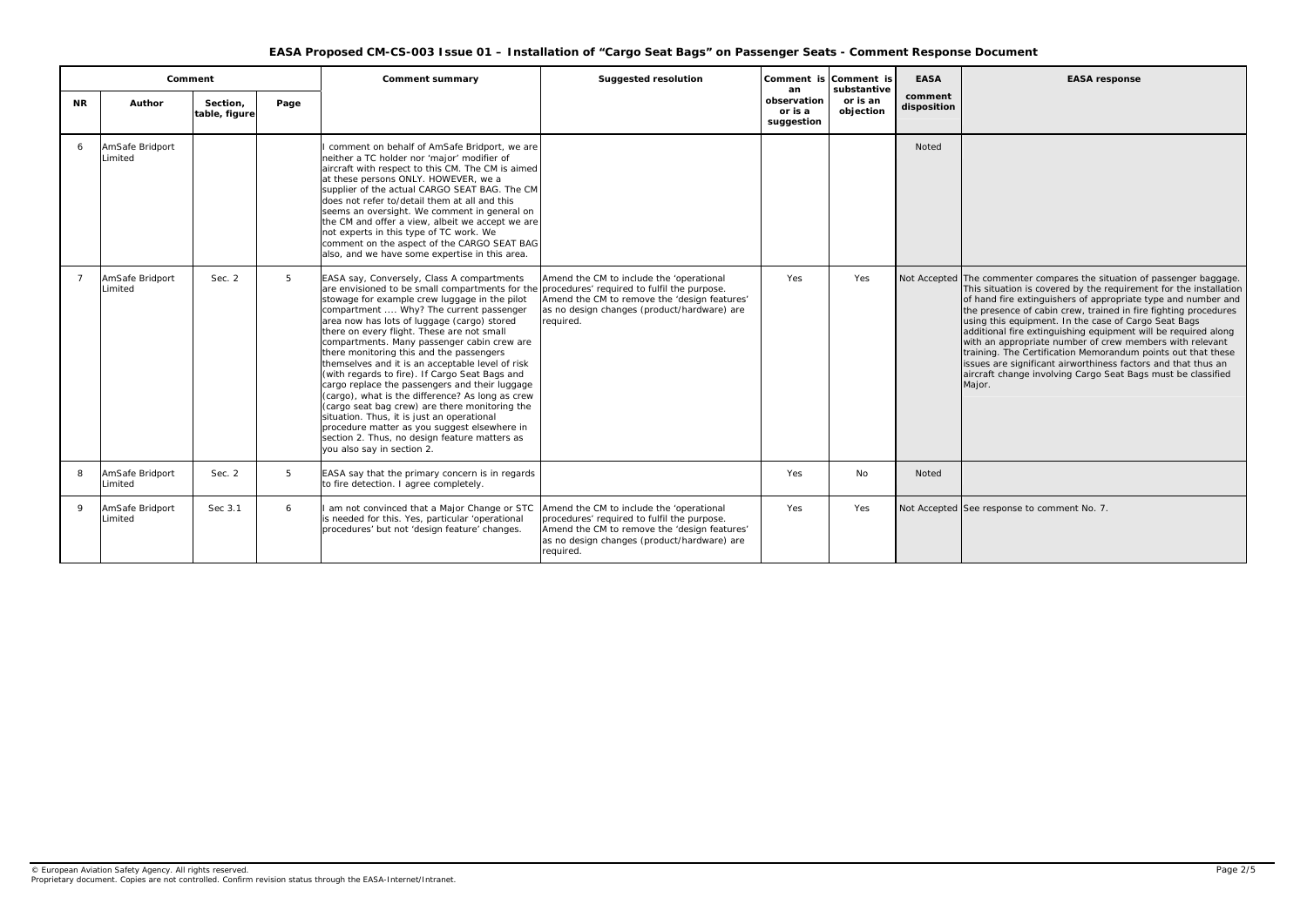## **EASA response**

Certification Memorandum was not intended to list special conditions in general, but to inform potential applicants of the necessity to apply for a STC. Special conditions will be discussed and defined based on the applicant's particular gn.

|           | Comment                    |                           |      | <b>Comment summary</b>                                                                                                                                                                                                                                                                                                                                                                                                                                                                                                                                                                                                                                                                                                                                                                                                                                                                                                                                                                                                                                                                                                                                                                                                                                                                                                                                                                                                                                                                                                                                                                                                                                                                                                                                                                                                                                                                                                                                                                                                                                                                                                                                                                                                                                                                                                                                                                                                                                                                                                                                                                                                                                                                                                                                                                                        | <b>Suggested resolution</b>                                                                                                                                                                                                                                                                                                                                                               |                                            | Comment is Comment is                | <b>EASA</b>            |                                |
|-----------|----------------------------|---------------------------|------|---------------------------------------------------------------------------------------------------------------------------------------------------------------------------------------------------------------------------------------------------------------------------------------------------------------------------------------------------------------------------------------------------------------------------------------------------------------------------------------------------------------------------------------------------------------------------------------------------------------------------------------------------------------------------------------------------------------------------------------------------------------------------------------------------------------------------------------------------------------------------------------------------------------------------------------------------------------------------------------------------------------------------------------------------------------------------------------------------------------------------------------------------------------------------------------------------------------------------------------------------------------------------------------------------------------------------------------------------------------------------------------------------------------------------------------------------------------------------------------------------------------------------------------------------------------------------------------------------------------------------------------------------------------------------------------------------------------------------------------------------------------------------------------------------------------------------------------------------------------------------------------------------------------------------------------------------------------------------------------------------------------------------------------------------------------------------------------------------------------------------------------------------------------------------------------------------------------------------------------------------------------------------------------------------------------------------------------------------------------------------------------------------------------------------------------------------------------------------------------------------------------------------------------------------------------------------------------------------------------------------------------------------------------------------------------------------------------------------------------------------------------------------------------------------------------|-------------------------------------------------------------------------------------------------------------------------------------------------------------------------------------------------------------------------------------------------------------------------------------------------------------------------------------------------------------------------------------------|--------------------------------------------|--------------------------------------|------------------------|--------------------------------|
| <b>NR</b> | Author                     | Section,<br>table, figure | Page |                                                                                                                                                                                                                                                                                                                                                                                                                                                                                                                                                                                                                                                                                                                                                                                                                                                                                                                                                                                                                                                                                                                                                                                                                                                                                                                                                                                                                                                                                                                                                                                                                                                                                                                                                                                                                                                                                                                                                                                                                                                                                                                                                                                                                                                                                                                                                                                                                                                                                                                                                                                                                                                                                                                                                                                                               |                                                                                                                                                                                                                                                                                                                                                                                           | an<br>observation<br>or is a<br>suggestion | substantive<br>or is an<br>objection | comment<br>disposition |                                |
| 10        | AmSafe Bridport<br>Limited | N/A                       | N/A  | There is no current 'airworthiness' - 'standards',<br>e.g. ETSO for the Cargo Seat Bag. AmSafe<br>Bridport have manufactured ones since the<br>1980's and got them 'approved' by its National<br>Authority and other National Authorities.<br>(Typically there are 1-seat, 2-seat & 3-seat<br>sizes). Under new EASA rules this now falls<br>under ADOA (ETSO) and the parts continue to<br>be released with an EASA Form 1. I expect other<br>manufacturers of Cargo Seat Bag have done the<br>same. If CM (guidance) is to be issued for the<br>airframe, then something ought to be also<br>issued for the 'Cargo Seat Bag' itself.<br>Typically Cargo Seat bag are single, double and<br>triple (single seat, double seat and triple seat).<br>The maximum gross weight per seat is typically<br>75kg (so single = $75kg$ , double = $150kg$ and<br>triple = $225kg$ ).<br>Airlines have issued their own 'specifications' for<br>Cargo Seat Bag, and these have been used by<br>manufacturers for the design and certification by<br>National Authorities.<br>Flammability can always be a difficult area of<br>interpretation for a product such as a Cargo<br>Seat Bag that does not conform to CS25 (and<br>other CS's) precisely. For a number of good<br>reasons (including such things as; seat belts,<br>cargo and baggage tiedown equipment), the<br>flammability requirement for such parts as been<br>to Appendix F, Part 1, (a), (1), (iv). Going<br>forward it is important that consistency is<br>maintained for any future requirements for<br>Cargo Seat Bag design, with respect to what has<br>been used in the past (while ensuring safety of<br>course). As EASA mentions in the draft CM,<br>EASA is not aware of any adverse service<br>experience from such operations, it can be<br>assumed this would also apply to the Cargo Seat<br>Bag product, hence the reason to use what<br>exists as a good starting point.<br>Cargo Seat Bags are typically manufactured<br>from textile materials - fabric and webbing,<br>(with metalwork also that fixes to seat track). As<br>there are no current 'standards' for these<br>products, some Airlines may well have<br>approached textile companies to make such<br>items who are not 'aviation' companies. Thus<br>their expertise may not have taken account of<br>such things as: flammability, fitting factors,<br>maximum ultimate inertia factors and so on. I'd<br>expect an aviation manufacturer to have taken<br>account of these things. You'd hope that an<br>Airline would also, but, as the Cargo Seat Bag is<br>only replacing passengers and their luggage and<br>there are no specification requirements on them,<br>then the Airline may have been more relaxed in<br>this area. EASA need to consider this aspect. | Provide some CM (guidance) for the Cargo Seat<br>Bag also. It is not part of the aircraft TC as such<br>from a 'product design and certification<br>perspective', it is more like a ETSO part, e.g. a<br>ULD (C90), a Tyre etc. In other words, it is<br>important that the Cargo Seat Bag performs to<br>key performance criteria such as ultimate inertia<br>forces, flammability, etc. | Yes                                        | Yes                                  | Not Accepted The       | cond<br>nece<br>discu<br>desig |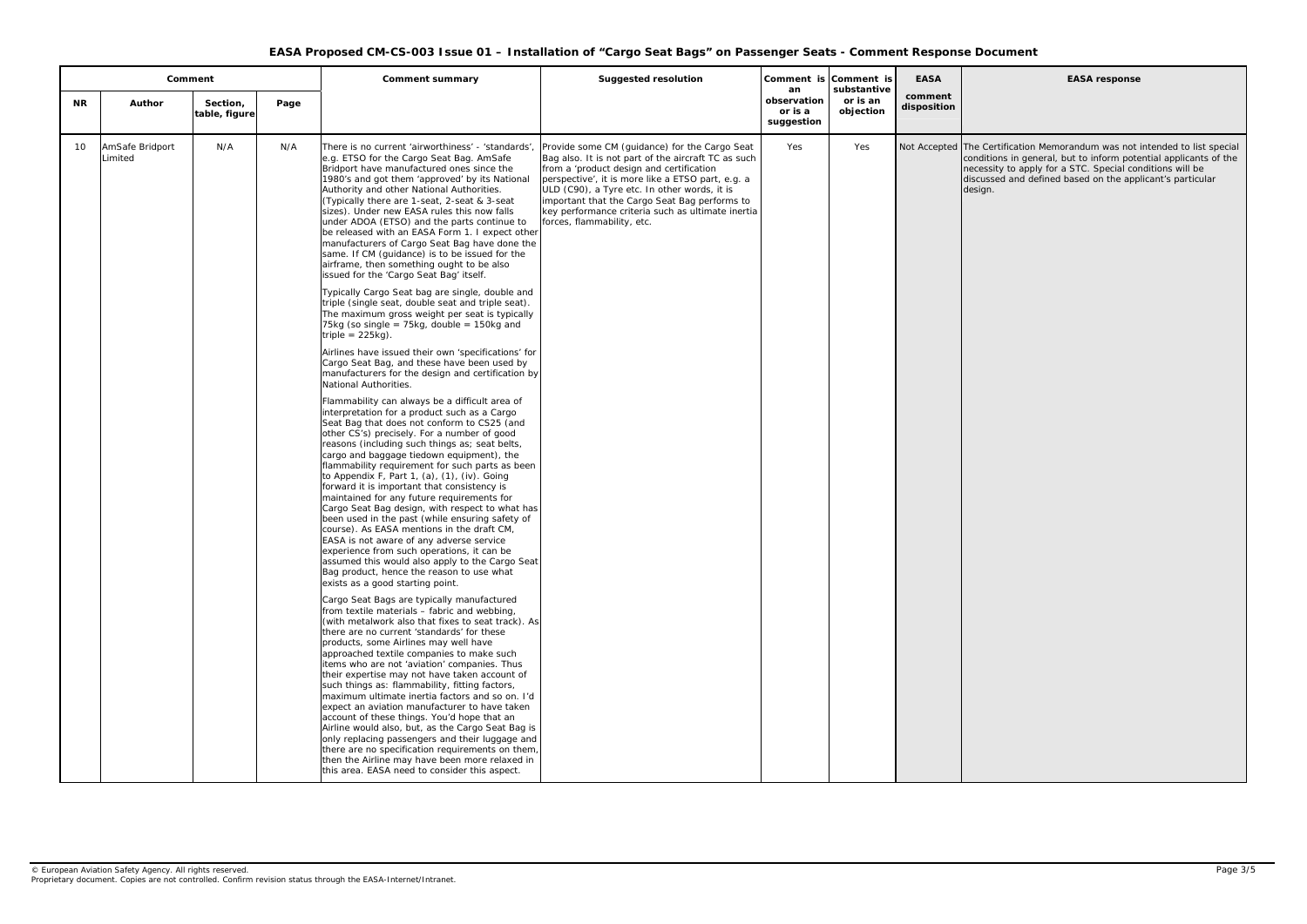#### **EASA response**

Certification Memorandum is only pointing out that the ect aircraft design change, i.e. converting a passenger i for the purposes of the carriage of large amounts of is not covered by adequate or appropriate safety dards in CS25. This is thus a clear case needing the lopment of special conditions and thus must be classified major change. The Certification Memorandum sets out no ific design or operational requirements. The Agency thus no conflict with the declared principles of a Certification Memorandum.

operational regulation references provided by the nenter concern how to utilise the approved baggage/cargo age areas on an aircraft, including those in the cabin. The ification Memorandum is only pointing out that the tional stowage provisions provided by Cargo Seat Bags also be approved, and more particularly, by means of an aft level change classified as Major.

not understood why the commenter feels that an aircraft ge to enable "freighter type" operation only "may" require cation for an approval. Any and all aircraft changes must pproved. As explained in the Certification Memorandum, ..<br>a change must moreover be classified as Major.

egards to a future ETSO standard for Cargo Seat Bags, this of be considered on the basis of demonstrated need. If the menter sees such a need, a request to EASA to develop a standard can always be made.

|                   | Comment           |                                                                    |      | <b>Comment summary</b>                                                                                                                                                                                                                                                                                                                                                                                                                                                                                                                                                                                                                                                                                                                                                                                                                                                                                                                                                                                                                                                                                                                                                                                                                                                              | <b>Suggested resolution</b>                                                                                                                                                                                                                                                                                                                                                                                                                                                                                                                                                     | an                                   | Comment is Comment is<br>substantive | <b>EASA</b>            |                                                                           |
|-------------------|-------------------|--------------------------------------------------------------------|------|-------------------------------------------------------------------------------------------------------------------------------------------------------------------------------------------------------------------------------------------------------------------------------------------------------------------------------------------------------------------------------------------------------------------------------------------------------------------------------------------------------------------------------------------------------------------------------------------------------------------------------------------------------------------------------------------------------------------------------------------------------------------------------------------------------------------------------------------------------------------------------------------------------------------------------------------------------------------------------------------------------------------------------------------------------------------------------------------------------------------------------------------------------------------------------------------------------------------------------------------------------------------------------------|---------------------------------------------------------------------------------------------------------------------------------------------------------------------------------------------------------------------------------------------------------------------------------------------------------------------------------------------------------------------------------------------------------------------------------------------------------------------------------------------------------------------------------------------------------------------------------|--------------------------------------|--------------------------------------|------------------------|---------------------------------------------------------------------------|
| <b>NR</b>         | <b>Author</b>     | Section,<br>table, figure                                          | Page |                                                                                                                                                                                                                                                                                                                                                                                                                                                                                                                                                                                                                                                                                                                                                                                                                                                                                                                                                                                                                                                                                                                                                                                                                                                                                     |                                                                                                                                                                                                                                                                                                                                                                                                                                                                                                                                                                                 | observation<br>or is a<br>suggestion | or is an<br>objection                | comment<br>disposition |                                                                           |
| 11                | <b>Airbus SAS</b> | Cover Page<br>3rd section<br>VS.<br>Para 3.1<br><b>EASA Policy</b> | 1/6  | The way this Certification memo is written is in<br>contradiction with the declared definition of a<br>certification memo as stated on the cover page.<br>The language used is more in line with the<br>establishment of new certification requirements<br>than to the delivery of "non-binding material" or<br>"complementary information".                                                                                                                                                                                                                                                                                                                                                                                                                                                                                                                                                                                                                                                                                                                                                                                                                                                                                                                                        | The Certification memorandum language is not<br>appropriate and should be amended to reflect<br>the intended function of a CM i.e. information,<br>guidance, non-binding material                                                                                                                                                                                                                                                                                                                                                                                               | Yes                                  | Yes                                  | Not Accepted The C     | subje<br>cabin<br>cargo<br>stand<br>devel<br>as a<br>speci<br>sees<br>Mem |
| $12 \overline{ }$ | Airbus SAS        | General                                                            | All  | The aim of this Certification Memo should be to<br>clarify the scope of applicability of EU-OPS-<br>1.270 "Stowage of baggage and cargo", with<br>regard to carriage of cargo in passenger cabins,<br>.е.<br>to define the kind of operations that are<br>covered by EU-OPS-1.270,<br>to determine the boundaries (e.g. is full cargo<br>operation covered by EU-OPS-1.270?) and<br>to provide guidance on what an operator<br>should do to operate outside these boundaries<br>while ensuring that the a/c still complies with<br>the applicable airworthiness certification rules<br>related to this kind of operation.<br>Airbus would like to remind that this type of<br>operation (carriage of cargo in passenger cabin)<br>is anticipated by operational rules -at least-<br>since JAR-OPS-1.270 and AMC thereto, but up<br>to which extent (number of seat bags,<br>occupancy,) was not, and is not yet defined.<br>Therefore, Airbus fully supports this CM's<br>purpose to clarify the scope of EU-OPS-1.270.<br>However, we are concerned this Certification<br>Memorandum, if published without modification,<br>would immediately force Operators who have a<br>very limited use of this practice to stop using it,<br>pending an airworthiness approval is available. | Airbus proposes to revise this certification<br>memorandum<br>- to include guidance and clarifications for issues<br>identified in our comment summary,<br>- to refer to JAR-OPS-1 AMC 1.270 currently<br>being the sole transnational guidance material<br>available until issuance of future EU<br>implementing rules IR OPS-CAT and related<br>AMC.<br>- to state an interim acceptability of current<br>"cargo-in-cabin"-procedures in EASA member-<br>states conducted and approved under EU-OPS-1<br>plus national regulations.                                           | Yes                                  | Yes                                  | Not Accepted The c     | comn<br>stowa<br>Certif<br>additi<br>must<br>aircra                       |
| 13                | <b>Airbus SAS</b> | Para 3.1<br><b>EASA Policy</b>                                     | 6    | In line with comments 1 and 2 above, this<br>Certification Memo should clarify which kind of<br>operation i.e. full cargo operations, justifies the<br>need for certification activity such like Change to<br>Type Design, STC and issuance of Special<br>Conditions.                                                                                                                                                                                                                                                                                                                                                                                                                                                                                                                                                                                                                                                                                                                                                                                                                                                                                                                                                                                                               | Amend this paragraph to read:<br>"The installation of cargo seat bags, for freighter<br>type of operational use, should only be achieved<br>in a cabin which configuration has been<br>approved for this kind of operation. Such<br>configuration approval may require application<br>for a change to a/c Type design (modification or<br>STC), which may necessitate issuance of Special<br>Conditions."<br>In parallel, the EASA may wish to consider the<br>need for qualification standards of these seat<br>bags through establishment of dedicated E-TSO<br>requirements. | Yes                                  | No                                   | Not Accepted It is r   | chang<br>applio<br>be ap<br>such<br>In reg<br>might<br>comn<br>such       |